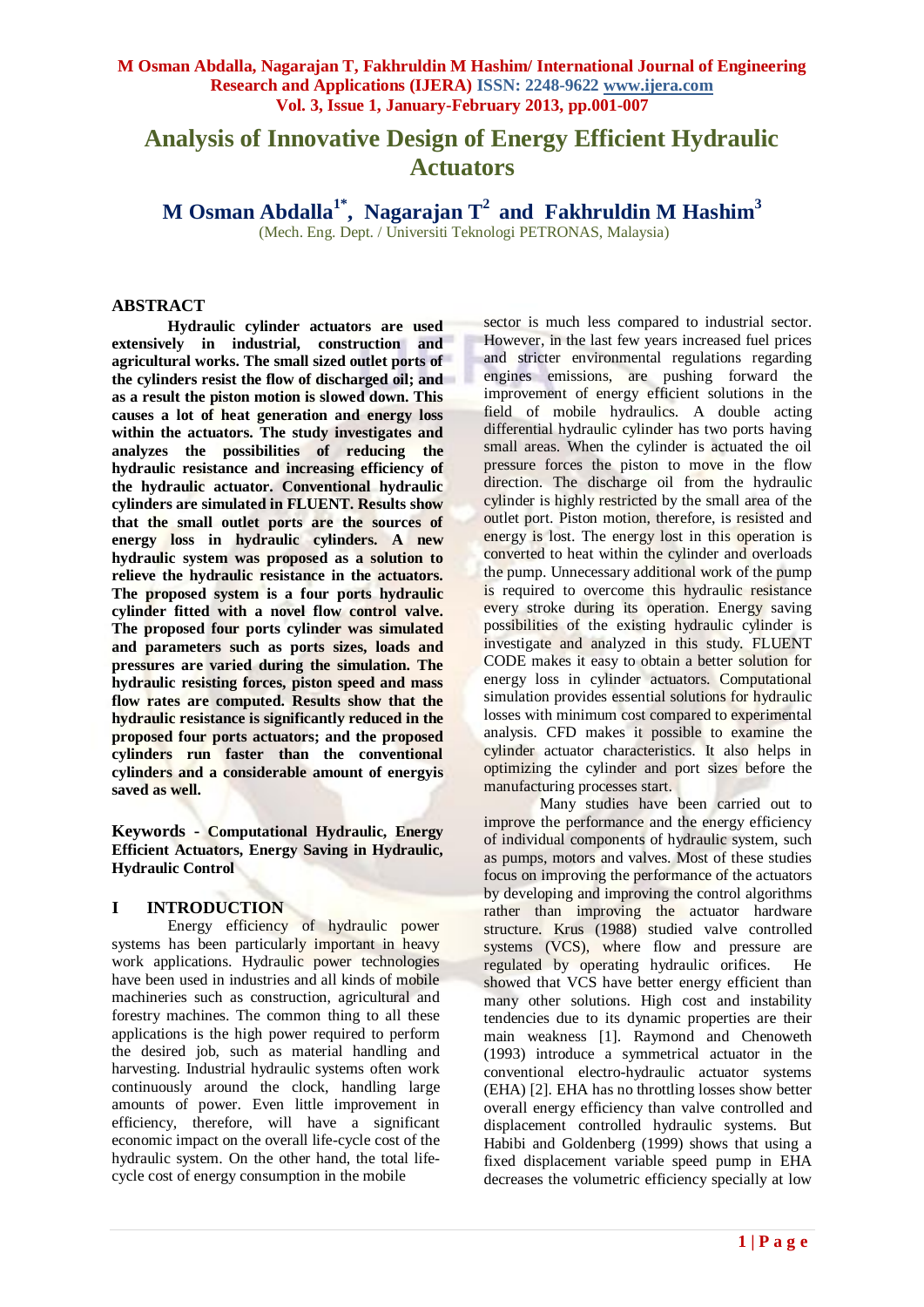speeds [3]. S. R. Habibi and G. Singh (2000) in their studies the linking of system requirements to design parameters for EHA. They has prototyped, demonstrated and reviewed the mathematical model of EHA and used it for linking its performance to its design parameters through a set of mathematical functions. [4]. [Separate controls of](http://papers.sae.org/901583) meter-in and meter-out orifices are recently introduced to hydraulic system. These applications provide a higher degree of freedom in control as all the orifices can be controlled individually. A lot of work has been done on such ideas by Jansson and Palmberg, (1990) [5] and Elfving and Palmberg (1996). Achten et al., (1997) developed another hydraulic transformer model (IHT transformer) to increase efficiency. Werndin and Palmberg (2003) introduce a hydraulic transformer that converts an input flow to a different output flow at the expense of a pressure level. Since no valves are used in the transformer, the throttling

losses can be totally eliminated but with a decreased overall efficiency [6]. Many studies have been conducted to improve the hydraulic transformer system, such as Vael et al., (2003) [7], Vael et al., (2004) [8]. All of them implied that additional valves will improve the efficiency of the original transformer. In recent studies a greater emphasis is laid on the efficiency aspects of separate metering valve controlled systems, such as (Liu and Yao, 2002) [9]. Rydberg (2005) proposes valve-less hydraulic system, known as secondary control system, to eliminate throttling losses. All actuators in the secondary control system are connected to a common and semi-constant pressure rail fitted with a pressure compensated pump.

Eriksson (2007) uses in his study asymmetrical cylinders as a discrete transformer to control loads in order to minimize the losses. [10]. He presents a solution enabling lower losses in hydraulic actuator systems. His proposed controller is capable of recuperating energy by letting the overrunning actuator provide any simultaneously operated actuator with flow and pressure. Linjama et al., (2008) [11] and [12] developed digital solutions to energy losses hydraulic system. Their approaches showed a considerable amount energy saving potential. Another solution has been introduced and widely utilized in hydraulic systems to eliminate these metering losses. The solution based on introducing a separate pump for each hydraulic actuator. This solution will add additional cost, but higher system efficiency can compensate for it in some applications.

A lot of studies have been carried out in developing control strategies for the purpose of improving performance and energy efficiency in hydraulic cylinders.

Q. Xiao et al., (2008) examined the control strategies of hybrid system used in hydraulic excavators. They proposed a control strategy named "the engine constant-work-point" and studied it in a simulative experimental system. A dynamic-workpoint control strategy, which regulates the engine's working point dynamically, was developed to make the system work more efficient [13]. G.S. Beard and D.P. Stoten (1996) applied the Minimal Controller Synthesis adaptive controller to the problem of energy efficient digital control of a hydraulic system. Experimental studies show that despite inherent non-linearity in the system, the MCS algorithm performs well following major plant parameter changes [14].

J. Mattila and T. Virvalo (2000) proposed, designed and implemented a novel hydraulic closedloop motion control system on a heavy-duty 2- DOF hydraulic manipulator. They initiated a new unconventional hydraulic drive to remove the complex non-linear interconnection between cylinder pressure levels, supply pressure and load force. A new hardware combined with their controller design was able to improve the controllability of the load with lower supply pressure values than conventional controllers. That leads to improved energy efficiency [15]. S. Liu and B. Yao (2008) studied the energy saving in the hydraulic system from the control point of view. They proposed a "Coordinate Control of Energy Saving Programmable Valves". High precision control performance and significant energy saving was achieved [16]. B. Yao and S. Liu (2002) conduct a research on "Energy Saving Control of Hydraulic Systems with Novel Programmable Valves". Results show an improved energy efficient system [17]. B. Yao and C. DeBoer (2002) studied "Energy-Saving Adaptive Robust Motion Control of Single-Rod Hydraulic Cylinders with Programmable Valves," [18].

M. Osman, Nagarajan T. and F. M. Hashim (2010/2012) investigated numerically the pressure drop in hydraulic spool valve. They showed in their study the outlet geometry of the outlet port has a significant effect on the pressure drop and energy loss [19] and [20]. They also showed that small outlet ports participate significantly on the energy loss in hydraulic components. M. Osman, T. Nagarajan and F. M. Hashim (2011) showed the same results in their study "Numerical study of flow field and energy loss in hydraulic proportional control valve." [21].

## **II MODELING OF THE HYDRAULICCYLINDER**

The intention of the study presented in this research article is to identify the major power losses in linear power hydraulic cylinders and to find alternative solutions to improve performance and energy efficiency. A specific aim of the study is to develop a new energy efficient hydraulic cylinder. To improve the energy efficiency of the cylinder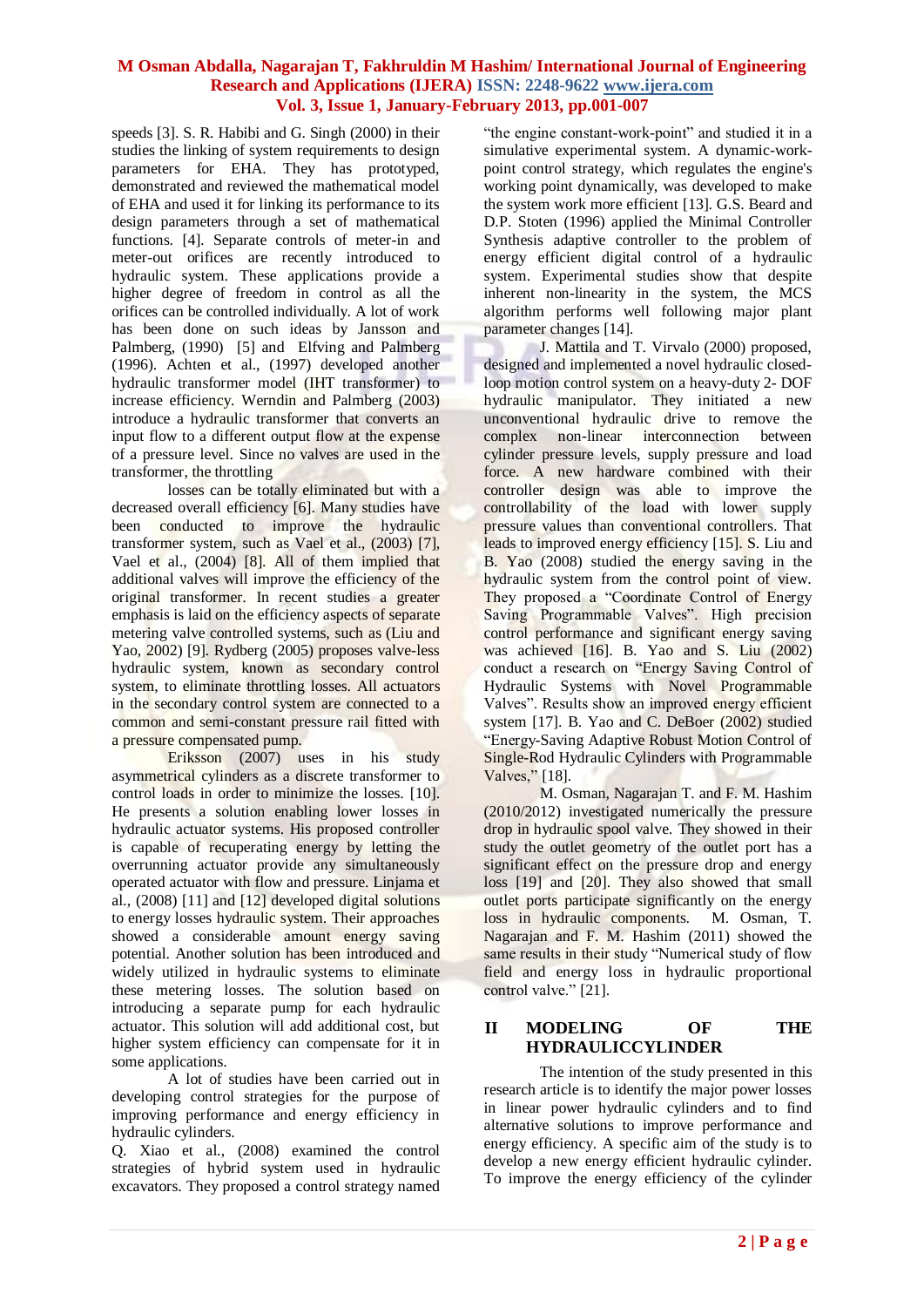actuators a CFD is utilized for examining the cylinder characteristics. CFD helps in optimizing the hydraulic cylinder and port sizes before the manufacturing stage. In this study cylinder actuators are simulated on FLUENT CODE using 3D meshed models prepared in Gambit. The flow and pressure patterns obtained from simulation of different cylinders models is discussed and analyzed.

The flow-rate"m" through any port or orifice can be found from (1):

$$
\dot{m} = \rho Q = C_f A_o \sqrt{2\rho \Delta p} \tag{1}
$$

Where:

Q is the flow rate,  $m^3$ ;  $A_0$  is the orifice area,  $m^2$ ;  $\rho$  is the fluid density,  $kg/m^3$ ;  $C_f$  is flow coefficient; and ∆p is the different between upstream and downstream pressures, Pa.

The flow coefficient  $C_f$  can be found from reference books or experimentally. Flow coefficient depends on the orifice and main pipe diameters as well as on Reynolds Number. Its value ranges from 0.6 to 0.9 for most orifices.

#### **2.1 Equilibrium of Cylinder Actuator**

Hydraulic cylinders are normally subjected to both internal and external forces. Fig. (1) shows a simple conventional hydraulic cylinder actuator connected to a load, F<sub>L</sub>.



## Figure 1: a loaded cylinder actuator.

When the cylinder is supplied with pump pressure,  $P_1$ , neglecting the small frictional force  $F_f$  and solving the equilibrium equation for the unknown  $tank$  side pressure (back pressure),  $P_2$ , it gives the relation as in (2):

$$
P_2 = \frac{P_1 A_1 - F_L}{A_2} \tag{2}
$$

 $A_1$ and $A_2$  are piston and rod side areas and are constant for any cylinder. For a given supply pressure " $P_1$ " the load " $F_L$ " will determines the resisting pressure  $P_2$ " for each cylinder. In extension stroke the tank side pressure  $P_2$ "frequently becomes greater than the pump pressure " $P_1$ " if  $F_L \le P_1(A_1 - A_2)$ . But still the force on the pump side is always greater than the force on tank side. That's why the regeneration is possible. Since the fluid in use is incompressible the speed and acceleration of the cylinder actuator depend on the flow rates allowed by the outlet port. The fluid zone at tank side of the cylinder actuator was simulated in Fluent and equation (2) was used to determine the inlet pressure to this fluid-zone of the actuator.

#### **2.2 CFD Modeling**

In this study Fluent software was utilized as a tool for simulation of the oil flow inside the hydraulic cylinder. A steady state 3D model was defined as a solver in Fluent. The k-epsilon 2 equations viscous model was used in the solver. Second order equations are selected for the solution control. A no slip velocity at the walls, pressureinlet at inlet zone and pressure-outlet at outlet zones were applied as boundary conditions for all models. The fluid used in simulation was standard hydraulic oil having density of 870 kg/m<sup>3</sup> and viscosity of 46 cSt. at 40°. Density and viscosity of the oil were all assumed to be constant, i.e. the oil was assumed Newtonian and incompressible.

Hydraulic cylinders actuators were simulated in order to compute the flow variables such as pressures, mass flow rate, and piston speed. Cylinders having wide range of port diameters varying from 5mm up to 15mm were simulated in this study for various measurements. The pressure input is set at the left of the cylinder as in Fig. (2) and Fig. (3). Inlet pressure (back pressure) exerted by the piston on the tank-side fluid zone is kept constant during simulation of each model. This input pressure corresponds to  $P_2$ <sup>"</sup> of equation (2). The outlet ports are open, through connector pipes and valves, into oil reservoir having atmosphere pressure. Each model used in the simulation contain two symmetrical outlet ports; the lower ports are assigned as walls (closed) in the Fluent boundary conditions panel when the conventional cylinder with single outlet port is the case; and assigned as outlet (open) when the flow is needed through double outlet ports as in the proposed four ports cylinder.

## **III SIMULATION OFTHE CLASSIC CYLINDER**

The classic single outlet cylinders with various outlet diameters are simulated under the same resisting pressures; mass flow rates and piston speeds are computed. Contours of static pressure for a 7mm port cylinder are shown as in Fig. (2). Pressure gradient is noticed to be very high at the exit port. Pressure and energy losses are high at this location. The oil in main chamber in front of the piston is highly pressurized which means that the piston motion suffers high hydraulic resistance (back pressure). The piston has to overcome this resisting pressure in order to move. Contour of velocity magnitude for the same 7mm port cylinder is shown as in Fig. (3). The velocity in main chamber is noticed to be low while the velocity at outlet port is very high and turbulent.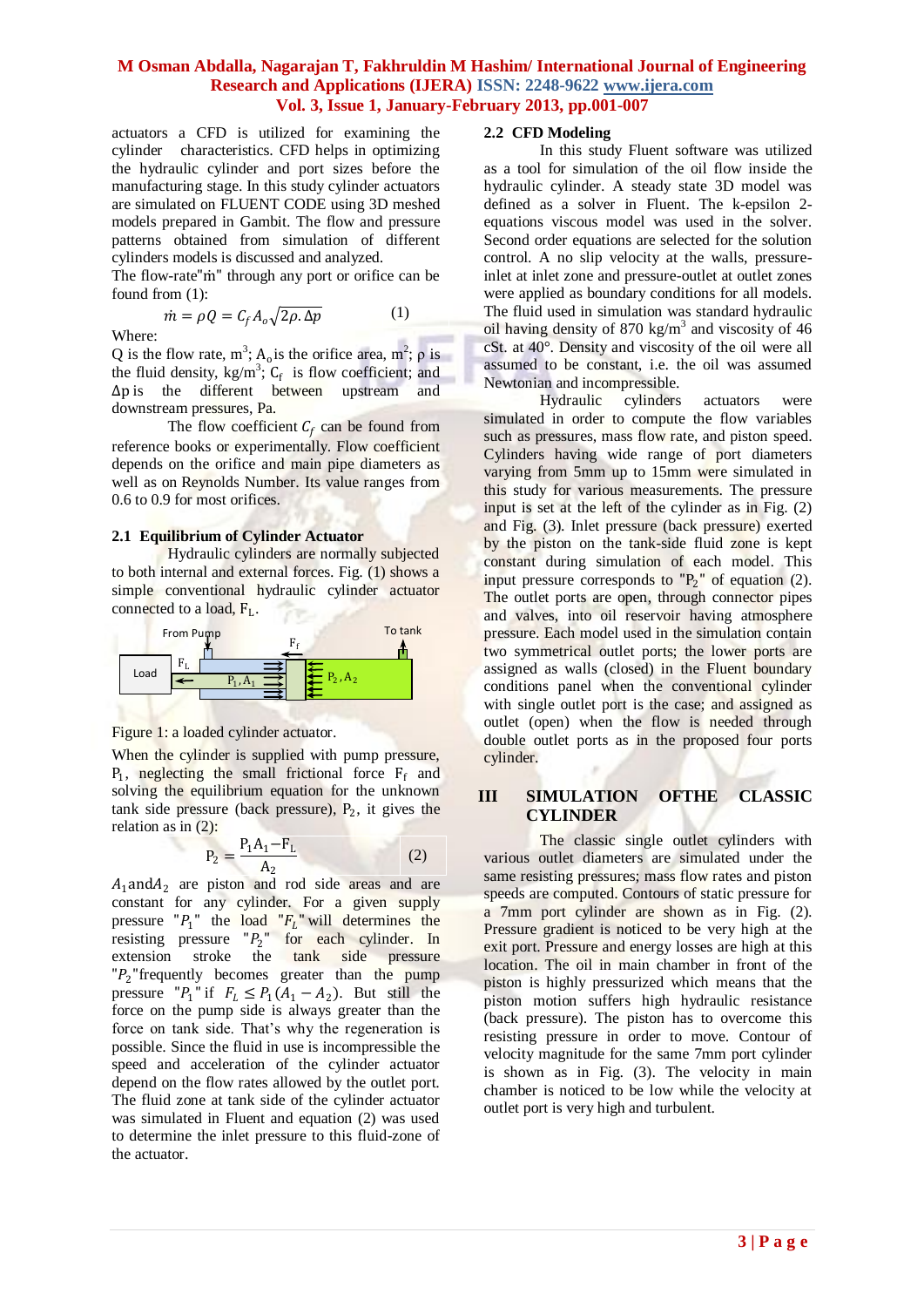

Figure 2: static pressure contours for single outlet port.



Figure 3: velocity contours for single outlet port.

Mass flow rates for the various simulated cylinders,under the inlet pressureof 100bar,are recorded as in Table (1). Results shown in Table (1) agreed with (1) of the flow rate with  $C_f \approx 0.7$ 

Results show that if the pump supply is sufficient enough the mass flow rate increases rapidly as the outlet diameter increases. It has been shown that if other things remain the same, the larger the outlet diameter the higher the mass flow rate and the faster the cylinder actuator will be.

Table 1 – Mass Flow Rate on Hydraulic Actuators.

| <b>Outlet Diameter</b> | <b>Mass-flow Rate</b> |
|------------------------|-----------------------|
| (mm)                   | (kg/s)                |
| 5                      | 1.48                  |
| 6                      | 2.36                  |
|                        | 3.40                  |
| 8                      | 4.51                  |
| 9                      | 5.84                  |
| 10                     | 7.40                  |
| 11                     | 9.11                  |
| 12                     | 11.05                 |
| 13                     | 13.15                 |
| 14                     | 15.04                 |
| 15                     | 17.23                 |





Figure 4: mass rate vs. ports diameters

The flow rate can be expressed in term of the outlet diameter as in the polynomial (3):

$$
\dot{m} = 0.0847\dot{d}^2 - 0.1073d\tag{3}
$$

A conventional cylinder having single outlet port of 7mm diameters is simulated under varied load conditions. The tank-side zone pressure was varied from 10bar (highly loaded cylinder) to 100bar (unloaded cylinder). The mass flow rate was computed and plotted as in Fig. 5.



Figure 5: mass rate vs. load pressure.

It can be said that mass flow rate increases as the load decreases. The relation is excellent described by the power law as in (4):

$$
\dot{\mathbf{m}} = 0.2863p^{0.5389} \tag{4}
$$

It's also noticeable that the resisting pressure in the cylinder depends on the flow rate. The higher the speed the higher is the resisting pressure. To overcome this resisting pressure a lot of hydraulic energy is consumed.Cylinder of single outlet port having 5mm port diameter is simulated against external loads. Actuating velocities are computed and plotted against the loads as in Fig. 6. It was shown that the cylinder reaches its maximum force when it is stationary (overloaded) as no back pressure in the cylinderand no pressure losses at the port due to throttling, which is agreed with [22].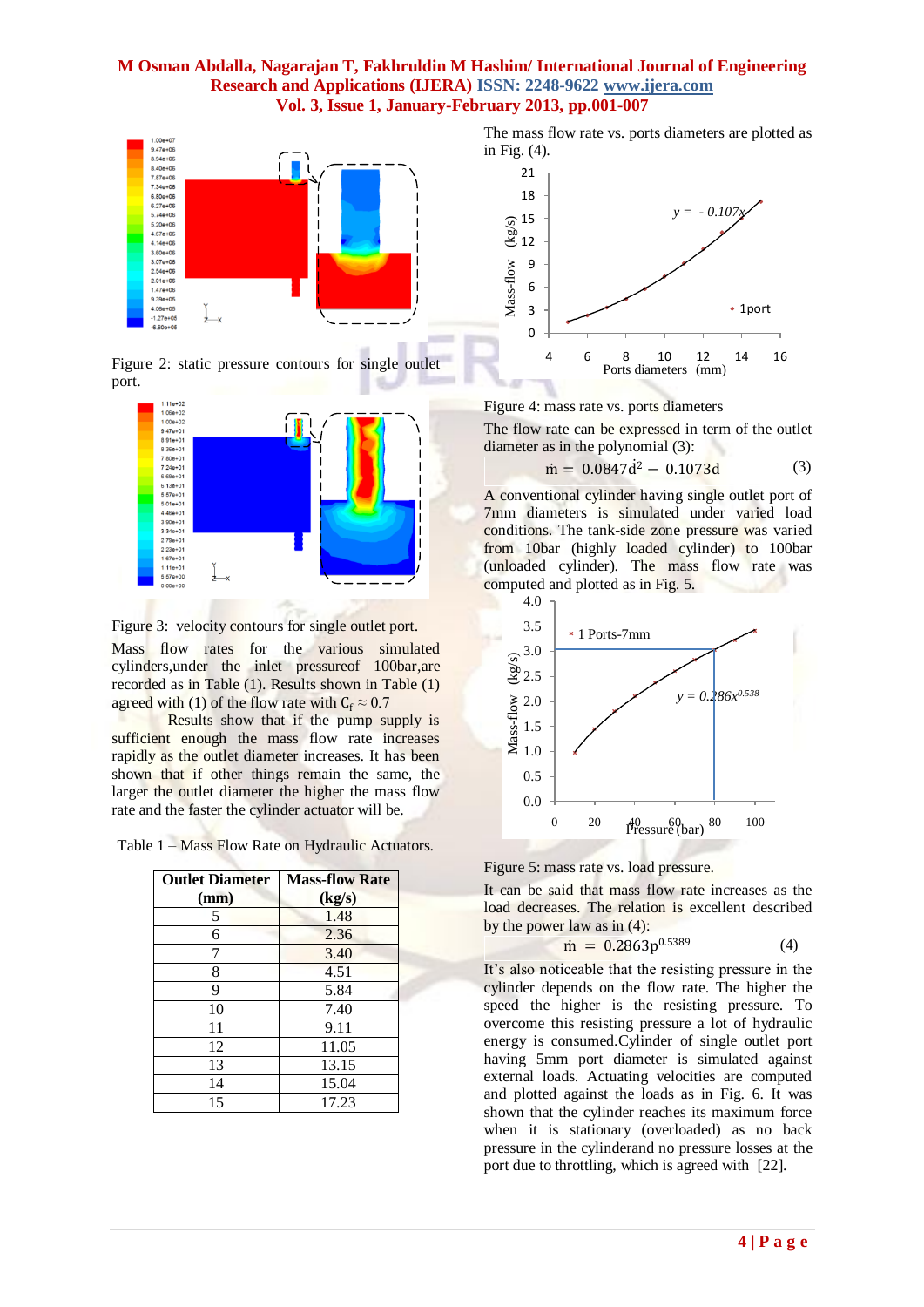

Figure 6: load vs. velocity.

When the load is reduced the piston moves and the forces are reduced by the amount used to accelerate the load and the amount lost in throttling as a pressure drop. In an unloaded cylinder travelling at maximum speed almost all the energy provided at the valve in the form of throttling losses is converted into heat.

#### **3.1 The Proposed Cylinder Actuator**

Hydraulic cylinder with four ports is proposed in order to improve energy efficiency. The proposed cylinder presented in this study is based on adding two new ports to the traditional two ports linear hydraulic cylinder as shown in Fig. 7.



Figure 7: the proposed four ports hydraulic cylinder actuator.

The new two ports work as outlet ports only and they function alternately, i.e. they are connected to the tank. The proposed cylinder, therefore, has only one inlet port and two outlet ports functioning at a time. Flow through the two new additional ports is controlled by a separate novel flow control valve as in Fig. 8. This flow control valve permits the discharge flow from the tank side of the cylinder and blocks the flow from the pump side of the cylinder.



Figure 8: the proposed hydraulic circuit.

The inlet flow to the cylinder in the proposed system remains as it was in the conventional cylinder.

## **IV SIMULATION OF THE PROPOSED CYLINDER**

Double outlet ports cylinders with various outlet diameters are simulated under 100bar. Mass flow rate are recorded and plotted in Fig. (9). Theplot shows second order polynomials as in  $(5)$ :

 $\dot{m} = 0.1548d^2 + 0.0914d - 1.4622$  (5) With reference to the results in Fig  $(4)$  and Fig  $(9)$ , it can be said that adding a port of the same size of the existing one to the conventional cylinder actuatordoubles the flow rate for all ports size. The cylinder speed is also doubled as a result.



Figure 9: mass rate vs. ports diameters.

Cylinder with double outlet ports, 7mm diameters each, is simulated against varied load conditions. Again the pressure is varied from 10bar to 100bar. Mass flow rates were computed and plotted as in Fig. (10).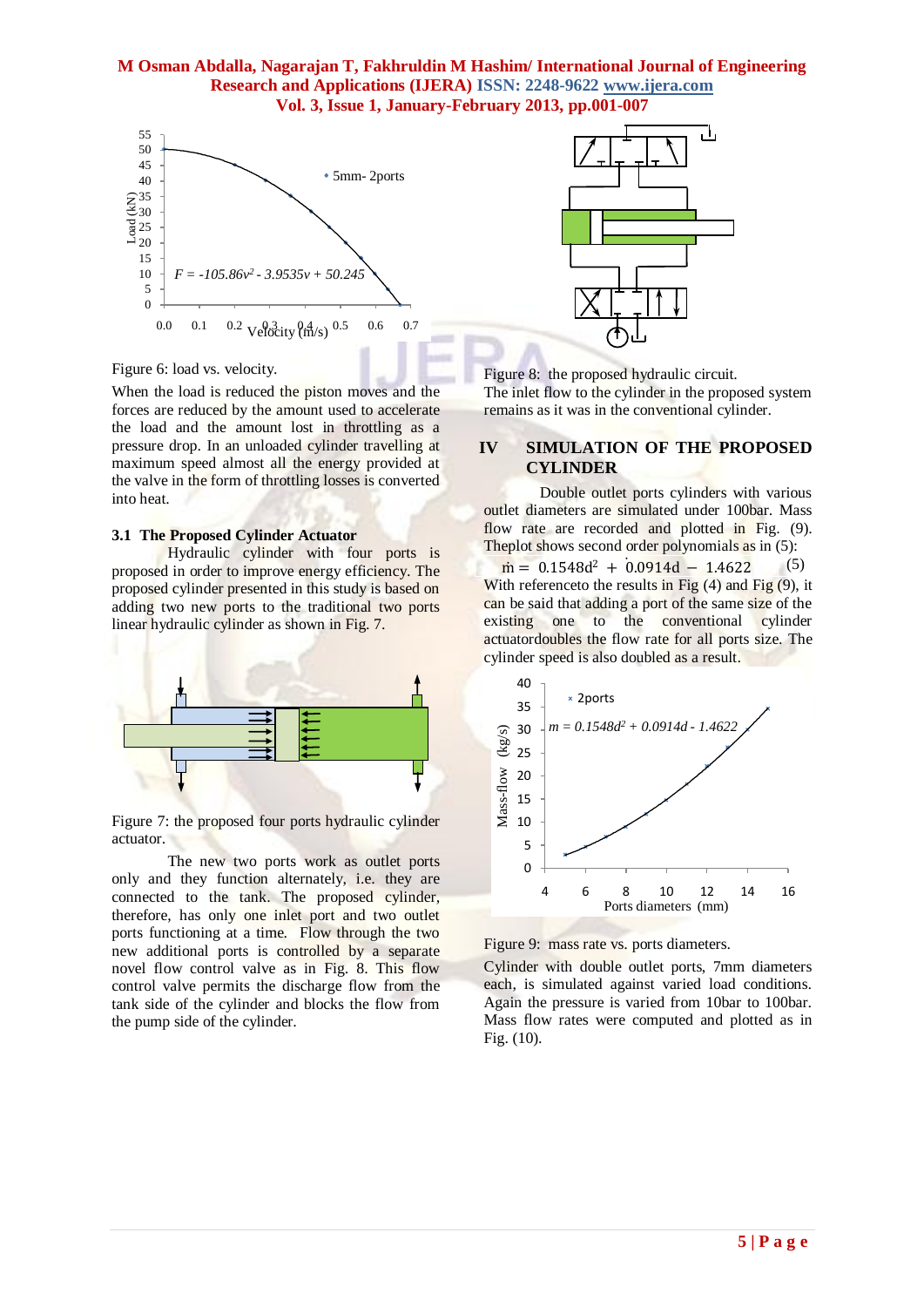

Figure 10: mass rate vs. outlet port size.

Referring to results in Fig. (5) it is clear that mass flow rates are doubled as the outlet ports are doubled. The pressure-mass rate relationship is best fit to power law as in (6):

$$
\dot{\mathbf{m}} = 0.597 \mathbf{p}^{0.5292} \tag{6}
$$

On the other hand, it can be said that for the same flow rate (the same speed), the proposed cylinder suffer low resisting pressure compared with the standard cylinder. This clearly illustrated as in Fig (5) and Fig (10). For example, at 3kg/s the standard cylinder suffers pressure resistance of 80bar as shown in Fig (5);while,at the same flow rate, the proposed cylinder suffers hydraulic resistance as low as 20bar as depicted in Fig (10).This improvement participates in energy saving, since low energy is dissipated to overcome the low resisting pressure in the proposed cylinder.

Two outlet ports cylinders of 5, 7 and 9mm diameter are simulated on the same loads conditions. Mass flow rates are computed and plotted versus the resisting pressure as in Fig. (11).





It could be noticed that for the same loads condition, cylinder actuators with large ports run at higher actuation speed than those of small ports. It's also noticed that mass flow rate depends on the number of ports and on the back pressure. To increase the port size need to increase the whole pipelines of the system, as well as to increase the size of all the control valves. This is practically uneconomical comparing to add-new-ports solution.

Single and double outlet ports cylinders of 7mm port diameters are simulated against the same external loads. Actuation velocities are computed and plotted against the loads as shown in Fig. (12).



Figure 12: load vs. velocity in hydraulic cylinder.

When the outlet port is doubled the cylinder speed is also doubled for each load and supply pressure. Hence, the output power is also doubled.

## **V CONCLUSION**

The conventional cylinder actuators were simulated in Fluent for the purpose of speed and energy optimization. Four ports cylinder actuator was proposed and simulated as well. The resisting forces, piston speed and mass flow rates are computed. Results showed that the outlet ports are the source of energy losses due to throttling effect, and the source of the induced resisting pressure. It has been found that the resisting pressure increases as the piston speed increase. The addition of new ports to the standard cylinder reduce the re resistance pressure significantly, especially at high speeds. The proposed four-port actuators give better performance regarding the piston speed and energy savings. The proposed hydraulic system can be used in all industrial and mobile applications.

## **VI ACKNOWLEDGEMENT**

We would like to express our appreciation to all those who gave us the possibility to complete this study. We would like to thank the Department of Mechanical Engineering at Universiti Teknologi PETRONAS (UTP) for giving permission to commence this study. We have also to thank the Center for Graduate Studies at UTP the sponsor of the study.